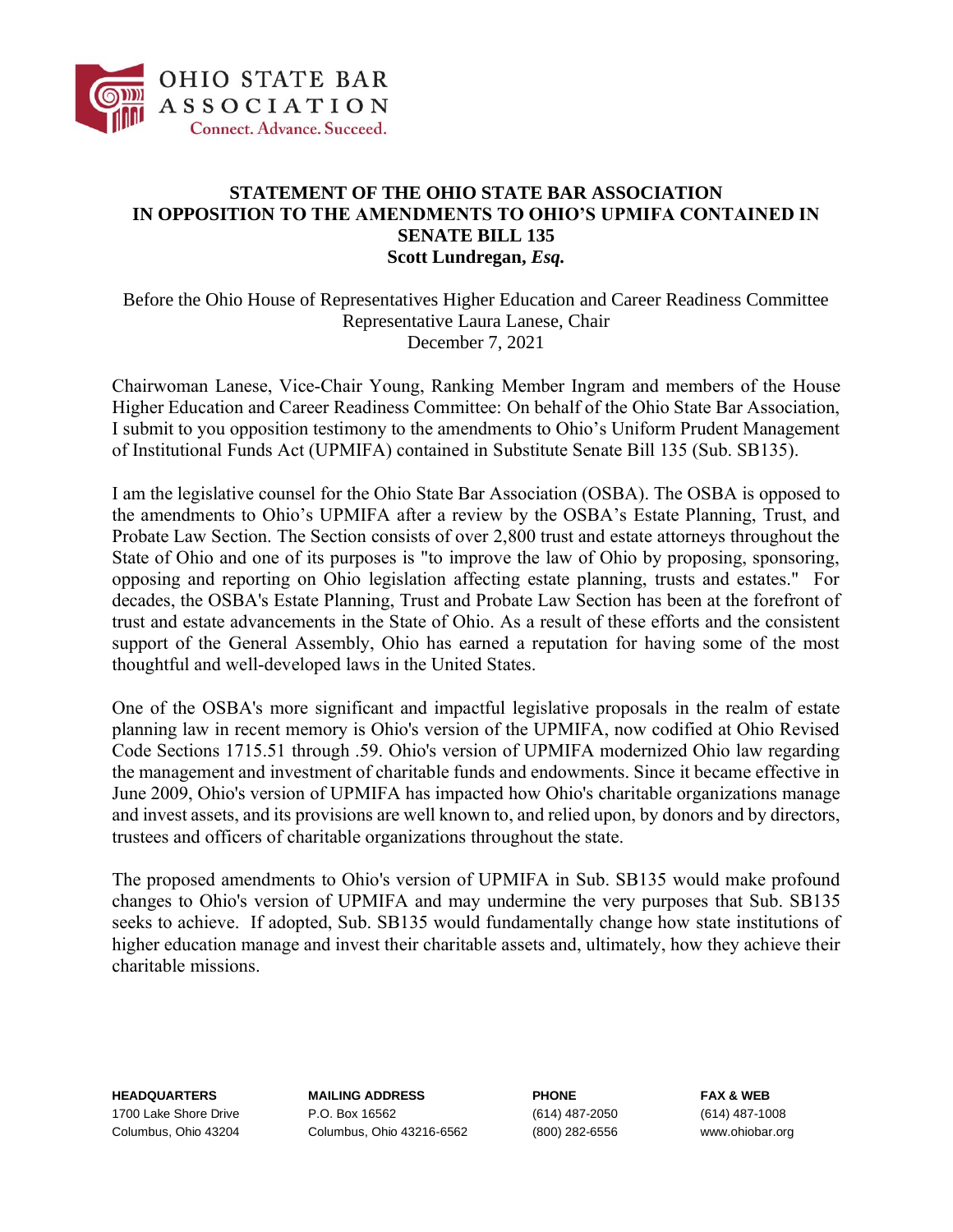Sub. SB135 Would Eliminate the 5% Safe Harbor That Is Relied Upon by State Institution of Higher Education.

First, Sub. SB135 would eliminate a safe harbor on spending that provides state intuitions of higher education with certainty on the propriety of their spending decisions and predictability in their expenditures. Ohio's version of UPMIFA is unique in that it sets forth a safe harbor by which a certain level of annual expenditure from an endowment fund – up to  $5\%$  – will be considered prudent for all charitable organizations. Sub. SB135 would eliminate this safe harbor for state intuitions of higher education and would replace that protection with a rebuttable presumption of imprudence if the annual expenditure is greater than 7% of the fund.

This safe harbor is relied upon by charitable organizations and their donors, and many state intuitions of higher education incorporate this concept into their governing documents, investments and spending policies. Sub. SB135 will come as a surprise to state intuitions of higher education and their donors and will eliminate the protection intended by the safe harbor. We question why such a change is considered necessary when, by all known accounts, the rule has been working so well for over a decade.

It is important to note, that this safe harbor does not mean that if a charitable organization's annual expenditure from an endowment fund is less than 5%, the spending is legally incontestable, as previously asserted by proponents of the bill. The safe harbor only says that the amount itself is considered prudent. It does not protect charitable organizations if the money is spent in violation of the terms of the endowment provisions.

## By Creating a Private Right of Action, Sub. SB135 Would Mark a Significant Departure from the Law and Policy of Ohio and of Nearly Every Jurisdiction in the United States.

Second, Sub. SB135 would expand the class of persons who may challenge a state institution's stewardship of gifted assets. For centuries, Ohio law has viewed charitable gifts as benefiting the public, and, as such, the public – as represented by the Ohio Attorney General -- is the party to oversee and enforce the gift. This law is in keeping with the public nature of charitable gifts, and, as Ohio public policy, it helps ensure that charitable organizations are not subject to vexatious litigation that would divert charitable funds from their charitable purposes. This also follows the law of nearly every other U.S. jurisdiction.

Sub. SB135 would completely upend this policy by creating a private right of action in not only the donor, but also in the donor's "legal representative" in perpetuity. Thus, state intuitions of higher education would be required, in perpetuity, to answer not just to the Attorney General, but to future generations of a donor's family who may have views very different than those of the donor.

## Additional Vetting Is Needed.

The OSBA urges that a change of this magnitude should be carefully vetted before being adopted, as it will have a tremendous impact on all Ohio state intuitions of higher education and the ways in which donor intent can be protected. Among our initial concerns and questions are the following: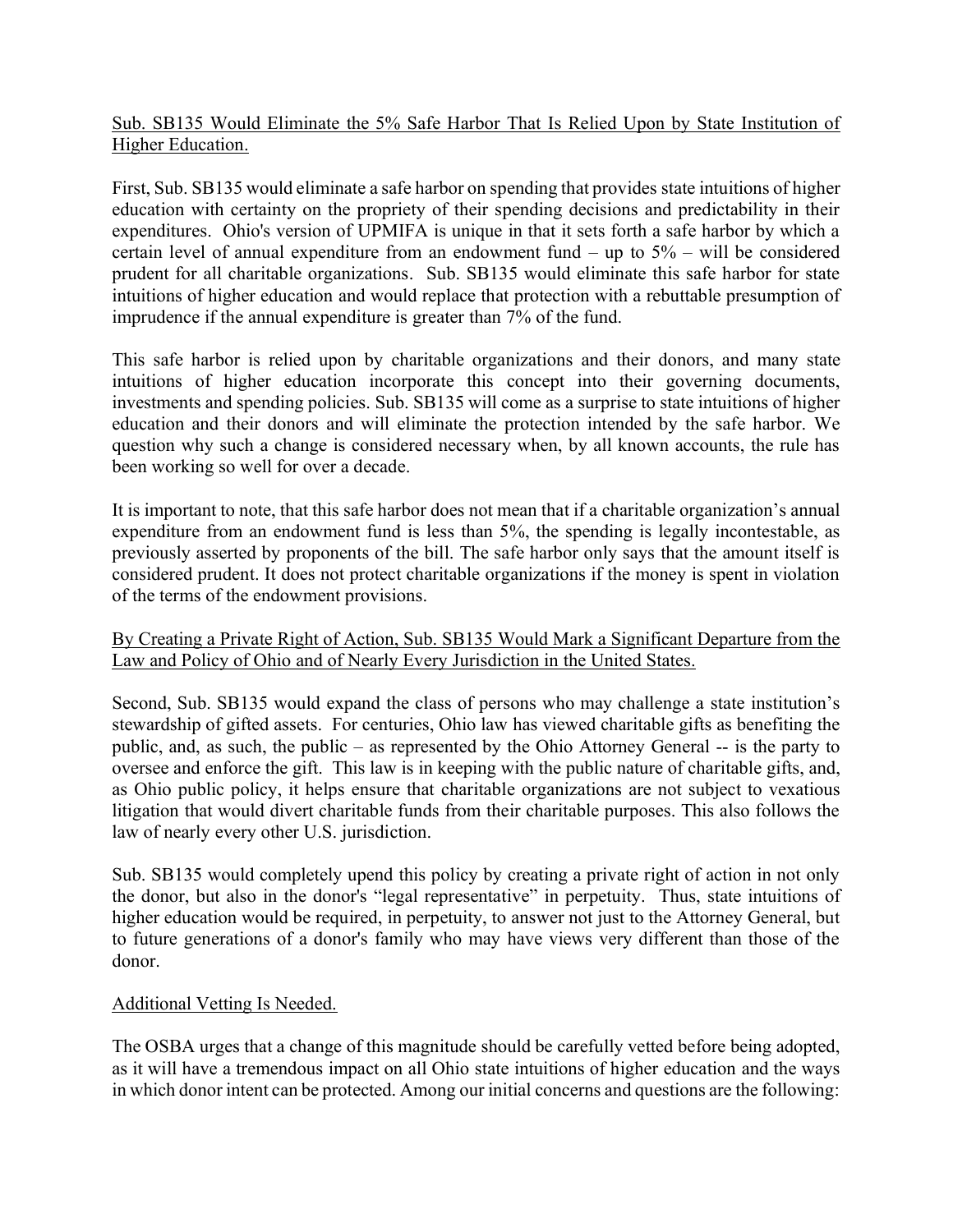- 1. Sub. SB135 could undermine the protection of donor intent by allowing unknown future generations of a family to affect and possibly frustrate the realization of the donor's intent.
- 2. This measure would undermine the rights of donors to establish the terms of their own charitable gifts. Under current law, donors may negotiate for enforcement rights, if they so choose and if the charitable organization consents. Sub. SB135 would impose additional provisions on a gift, regardless of whether a donor actually wants them.
- 3. This measure may put Ohio state institutions of higher education at a distinct disadvantage relative to organizations in other states that do not have these provisions. This could lead to actions that seek to (i) divert funds from Ohio state intuitions of higher education that the original donor wished to support, and instead (ii) transfer those Ohio charitable funds to different intuitions of higher education (perhaps even outside of Ohio) that the original donor's descendants wish to support.
- 4. This measure could lead to more entrenched special interests and harmful litigation, which could affect the goals of donors and the achievement of their charitable intent.
- 5. This measure could affect the ability of the Ohio Attorney General to appropriately handle complaints. It would seemingly eliminate the confidentiality of Attorney General investigations, which may make it harder to achieve resolutions timely.
- 6. Courts will have little guidance in how the expenses for litigating these issues would be satisfied. Would the expenses of the charitable organization be payable from the fund at issue? Would the expenses of the family members be payable from the fund? Would this measure promote costly suits that would provide more benefit to the lawyers than to the achievement of the donor's intent? Would the handling of expenses impact the entitlement of a donor to a charitable deduction?
- 7. The creation of new private causes of action would lead to (i) significant confusion, (ii) inconsistent positions and results, and (iii) substantial new economic burdens on Ohio state intuitions of higher education. It replaces a definite process with an indefinite one, and will burden both courts and state intuitions of higher education.
- 8. To the extent Sub. SB135 is intended to apply to existing endowment funds, it could defeat the intentions of the parties who established those funds.

To enact this legislative proposal without addressing these concerns could lead to significant disruption and could harm both donors and the state intuitions of higher education they support. We urge that this proposal undergo substantial additional vetting.